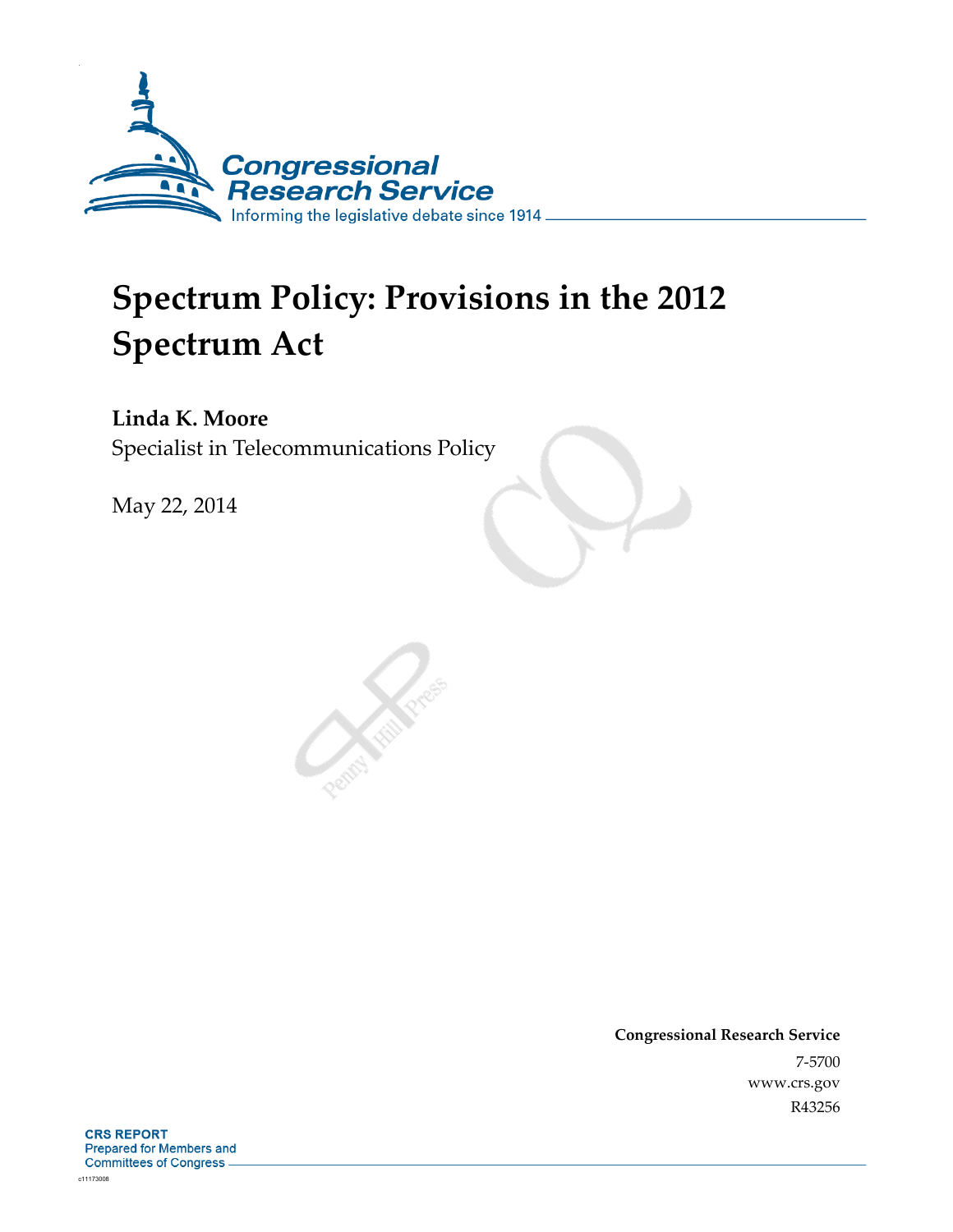## **Summary**

.

The Middle Class Tax Relief and Job Creation Act of 2012 (P.L. 112-96, signed February 22, 2012) contained provisions in Title VI that expedite the availability of spectrum for commercial mobile broadband. The provisions in Title VI—also known as the Public Safety and Spectrum Act, or the Spectrum Act—cover reallocation of spectrum, new assignments of spectrum rights, and changes in procedures for repurposing spectrum used by the federal government. The act established a process for television broadcasters to release spectrum licensed to them for auction as commercial licenses. The act also included provisions to apply future spectrum license auction revenues toward deficit reduction; to establish a planning and governance structure to deploy public safety broadband networks, using some auction proceeds for that purpose; and to assign additional spectrum resources for public safety communications.

Broadband capacity to support popular mobile services and devices, such as real-time viewing of video on smartphones, can be improved in several ways. Examples include (1) providing new spectrum for networks to expand; (2) investing in denser infrastructure; (3) developing new technologies, or (4) expanding opportunities for sharing spectrum. Provisions of the Spectrum Act focus on increasing the amount of spectrum as the key policy tool for spectrum management.

Going forward, other policy tools may need to be considered in order to make spectrum access more inclusive. Many policy makers and Members of Congress are concerned, for example, that the current structure of auctions to assign spectrum licenses does not provide enough opportunities for competition or new entrants into mobile communications markets. These concerns include the availability of spectrum for uses such as telemedicine or driverless vehicles. The spectrum needs of emerging technologies that some believe may be key drivers of future economic growth are not specifically addressed in the Spectrum Act and appear to receive scant attention from policy makers. In addition to autonomous vehicles, growth industries that are, at least in part, spectrum dependent include advanced robotics, cloud computing, and machine-tomachine communications (the Internet of Things).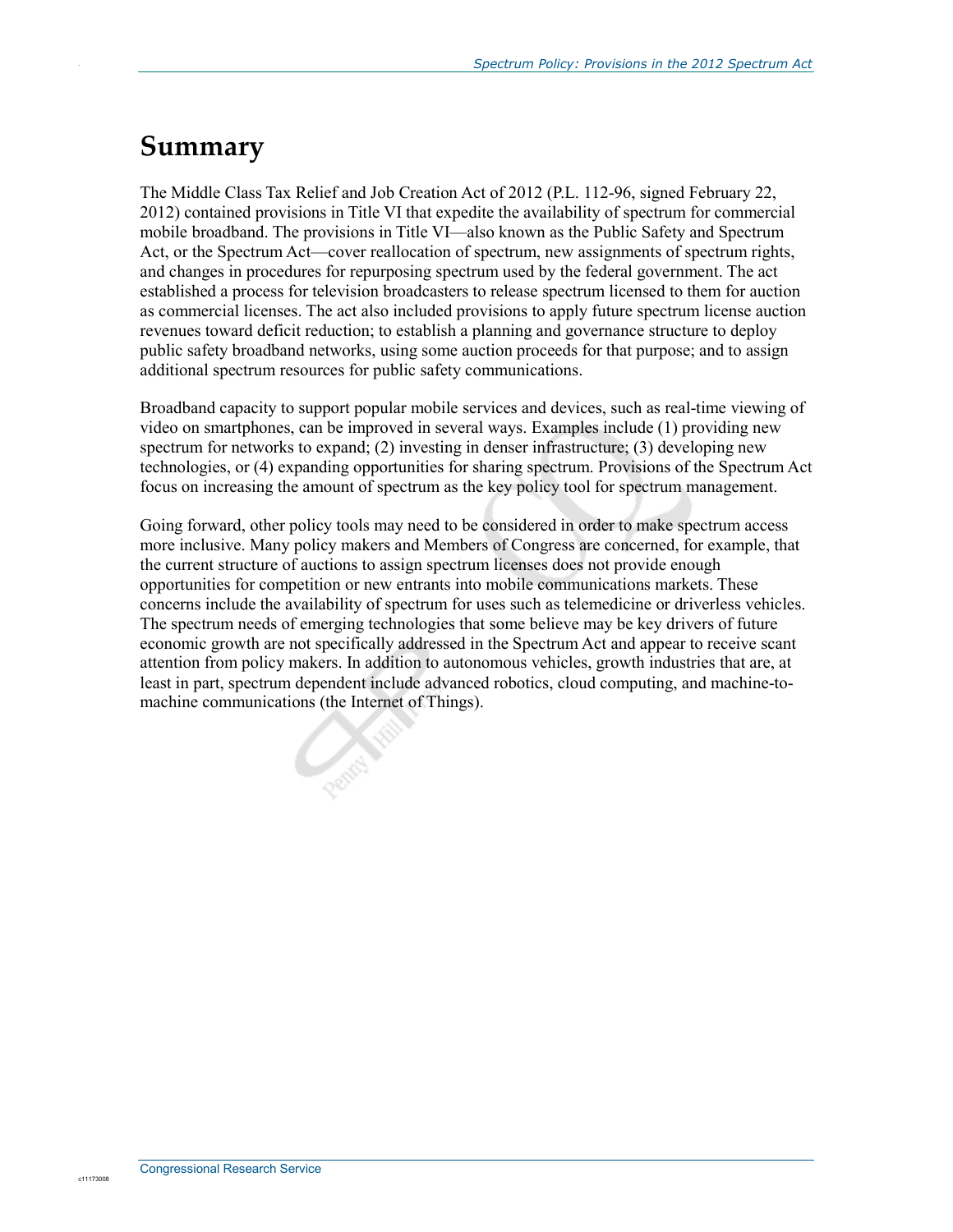## **Contents**

| Spectrum Policy Provisions in the Middle Class Tax Relief and Job Creation Act of 2012  2 |  |
|-------------------------------------------------------------------------------------------|--|
|                                                                                           |  |
|                                                                                           |  |
|                                                                                           |  |
|                                                                                           |  |
|                                                                                           |  |
|                                                                                           |  |
|                                                                                           |  |
|                                                                                           |  |
|                                                                                           |  |
|                                                                                           |  |
|                                                                                           |  |
|                                                                                           |  |
|                                                                                           |  |
|                                                                                           |  |

## Contacts

|--|--|

**Company Report**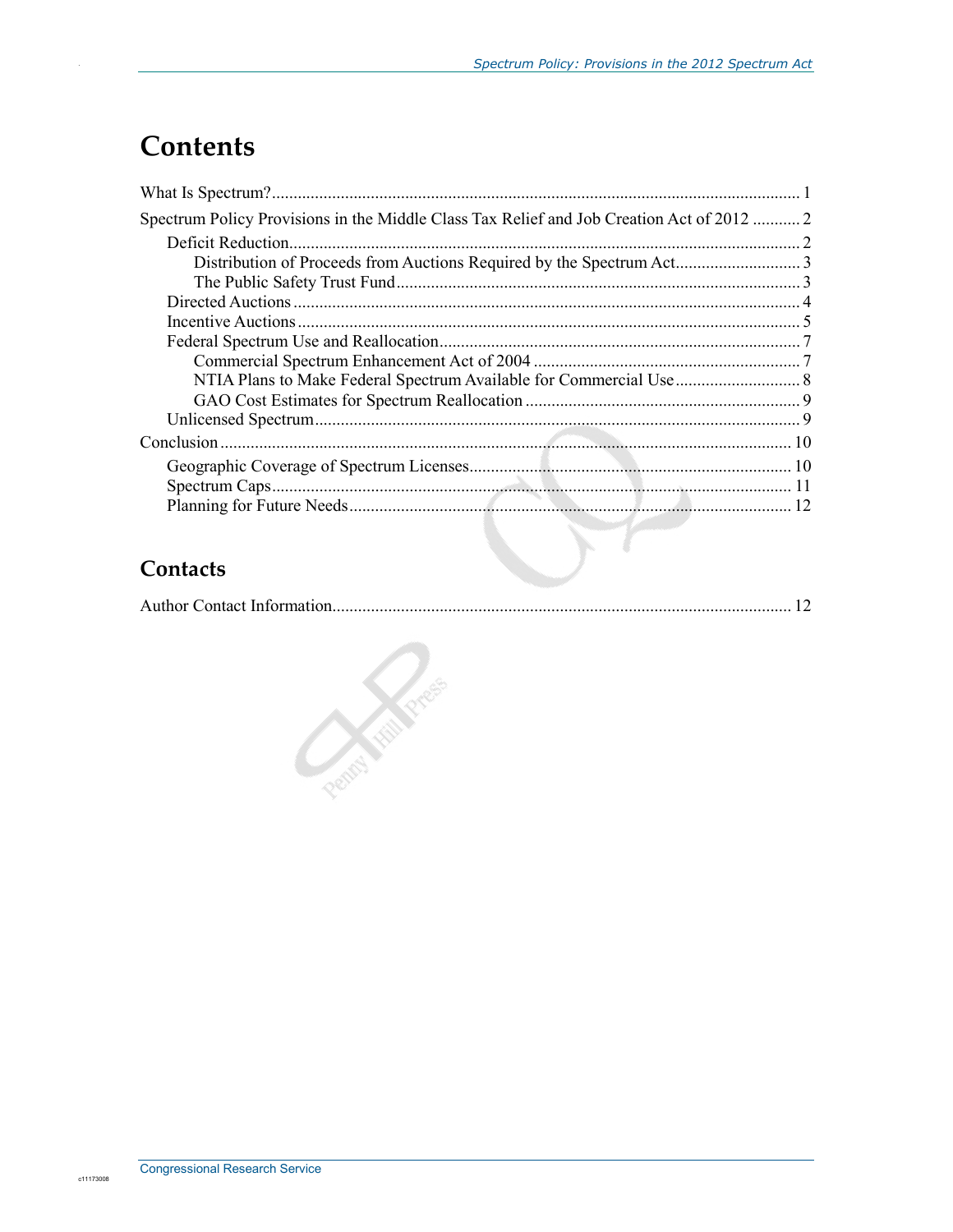## **What Is Spectrum?**

.

Electromagnetic spectrum, commonly referred to as radio frequency spectrum or wireless spectrum, refers to the properties in air that transmit electric signals and, with applied technology, can deliver voice, text, and video communications. The allocation and assignment<sup>1</sup> of radio frequency spectrum are managed by the Federal Communications Commission (FCC) for commercial and other non-federal uses and by the National Telecommunications and Information Administration (NTIA) for federal government use.

Wireless broadband, $2$  with its rich array of services and content, requires new spectrum capacity to accommodate growth. Spectrum capacity is necessary to deliver high speed, high quality communications to consumers and businesses and also to support the communications needs of industries that use spectrum-dependent technologies.

Although radio frequency spectrum (air) is abundant, usable spectrum is currently limited by the constraints of applied technology. Spectrum policy therefore requires making decisions about how radio frequencies will be allocated and who will have access to them. Current spectrum policy is based on managing channels of radio frequencies to avoid interference.<sup>3</sup> The FCC, over many years, has developed and refined a system of exclusive licenses for users of specific frequencies. Auctions are a market-driven solution to assigning licenses to use specific frequencies and are a recent innovation in spectrum management and policy. Previously, the FCC granted licenses using a process known as "comparative hearings" (also known as "beauty contests"), and has used lotteries to distribute spectrum licenses. The FCC also allocates spectrum for designated purposes, such as WiFi, without assigning a license to a specific owner (unlicensed spectrum).

For purposes of allocation and assignment, spectrum is segmented into bands of radio frequencies measured in cycles per second, or hertz. Standard abbreviations for measuring frequencies include kHz—kilohertz or thousands of hertz; MHz—megahertz, or millions of hertz; and GHz gigahertz, or billions of hertz. The designation can refer to an entire band, such as the 700 MHz band, or to specific frequencies within a band. Most licenses are issued on a geographic basis, serving a specific area (license coverage). More than one license, therefore, is likely to have the same frequency designation.

Technology for commercial mobile services generally is designed to operate most efficiently on frequencies below 3 GHz, although the ceiling has moved higher as technology has changed, so that frequencies through 5 GHz are now considered desirable for commercial network deployment. Similarly, the bandwidth of assigned frequencies is increasing. With new technology, wider bandwidths have been shown to reduce interference and mitigate other problems hampering the efficient use of spectrum.

1

<sup>&</sup>lt;sup>1</sup> Spectrum is allocated for a type of use, such as television broadcasting or advanced wireless services, and assigned as licenses to specific users.

<sup>&</sup>lt;sup>2</sup> Broadband refers here to the capacity of the radio frequency channel. A broadband channel can quickly transmit live video, complex graphics, and other data-rich information as well as voice and text messages, whereas a narrowband channel might be limited to handling voice, text, and some graphics.

<sup>&</sup>lt;sup>3</sup> With technologies that rely on channel management, two signals can interfere with each other even if they are not at the same frequency, but are close in frequency. To avoid harmful interference, the signals must have frequencies that are sufficiently different, known as a "minimum separation."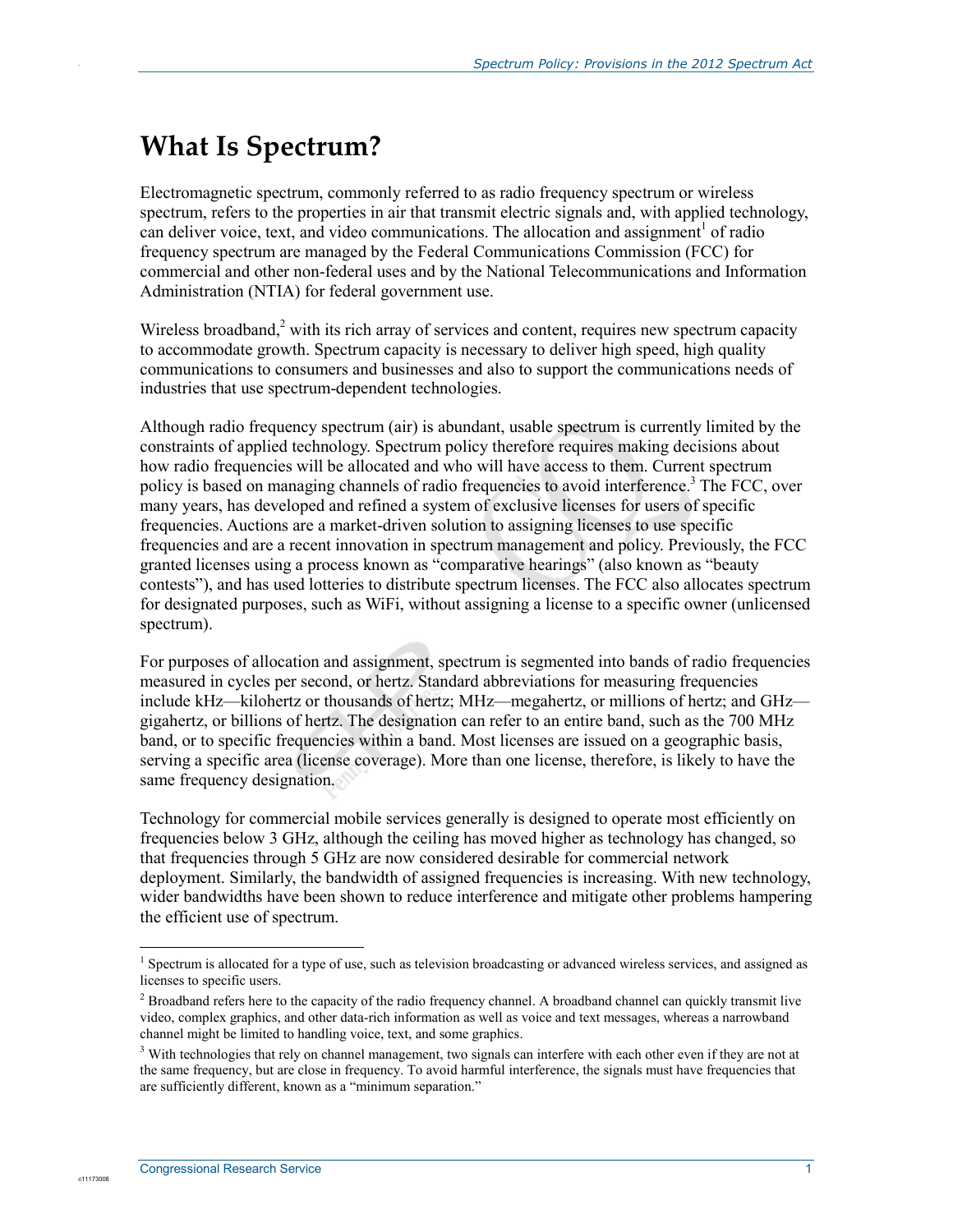## **Spectrum Policy Provisions in the Middle Class Tax Relief and Job Creation Act of 2012**

Provisions of Title VI of the Middle Class Tax Relief and Job Creation Act of 2012 (P.L. 112-96, signed into law on February 22, 2012) included expediting auctions of licenses for spectrum designated for mobile broadband; authorizing incentive auctions, which would permit television broadcasters to receive compensation for steps they might take to release some of their airwaves for mobile broadband; requiring that specified federal holdings be auctioned or reassigned for commercial use; and providing for the availability of spectrum for unlicensed use. Many of the provisions in Title VI, frequently referred to as the Public Safety and Spectrum Act, or Spectrum Act, focus on spectrum assignment within the existing regulatory framework, in which licenses for designated radio frequencies are awarded through competitive bidding systems (auctions).

Major provisions in the Spectrum Act that are summarized in this report cover

• Deficit reduction;

.

- Directed auctions;
- Incentive auctions for television broadcasters;
- Reallocation of spectrum from federal to commercial use; and
- Unlicensed spectrum.

Other provisions in the act, not covered in this report, include simplifying the approval of zoning requests for modification of cell towers at the state and local level $\hat{A}$  and putting in place measures to facilitate antenna placement on federal property. The act also has provided for the establishment of a new authority to plan and develop a nationwide public safety broadband network (FirstNet) and has included other measures in support of improved emergency communications<sup>5</sup>

## **Deficit Reduction**

The Spectrum Act has addressed the interlaced issues of spectrum access and deficit reduction. The issues are connected because, when radio frequency spectrum licenses are auctioned for commercial purposes by the FCC, the net proceeds are deposited in the U.S. Treasury.<sup>6</sup> The act has extended the FCC's auction authority until the end of FY2022. Because the FCC's authority would have expired at the end of FY2012, revenue from auctions held after FY2012 is considered new revenue.

<sup>1</sup> 4 Discussed in CRS Report RS20783, *Broadband Deployment: Legal Issues for the Siting of Wireless Communications Facilities and Amendments to the Pole Attachment Rule*, by Kathleen Ann Ruane.

<sup>5</sup> Measures in the act that apply to public safety are covered in CRS Report R42543, *The First Responder Network (FirstNet) and Next-Generation Communications for Public Safety: Issues for Congress*, by Linda K. Moore.

 $6$  47 USC §308 (j) (8). Net proceeds are the auction revenues minus the FCC's expenses. Congress has twice in the past amended the provision in order to use auction proceeds for other purposes by creating special funds to hold and disburse auction proceeds. The Commercial Spectrum Enhancement Act, Title II of P.L. 108-494, created the Spectrum Relocation Fund; the Deficit Reduction Act of 2005 created the Public Safety and Digital Television Transition Fund.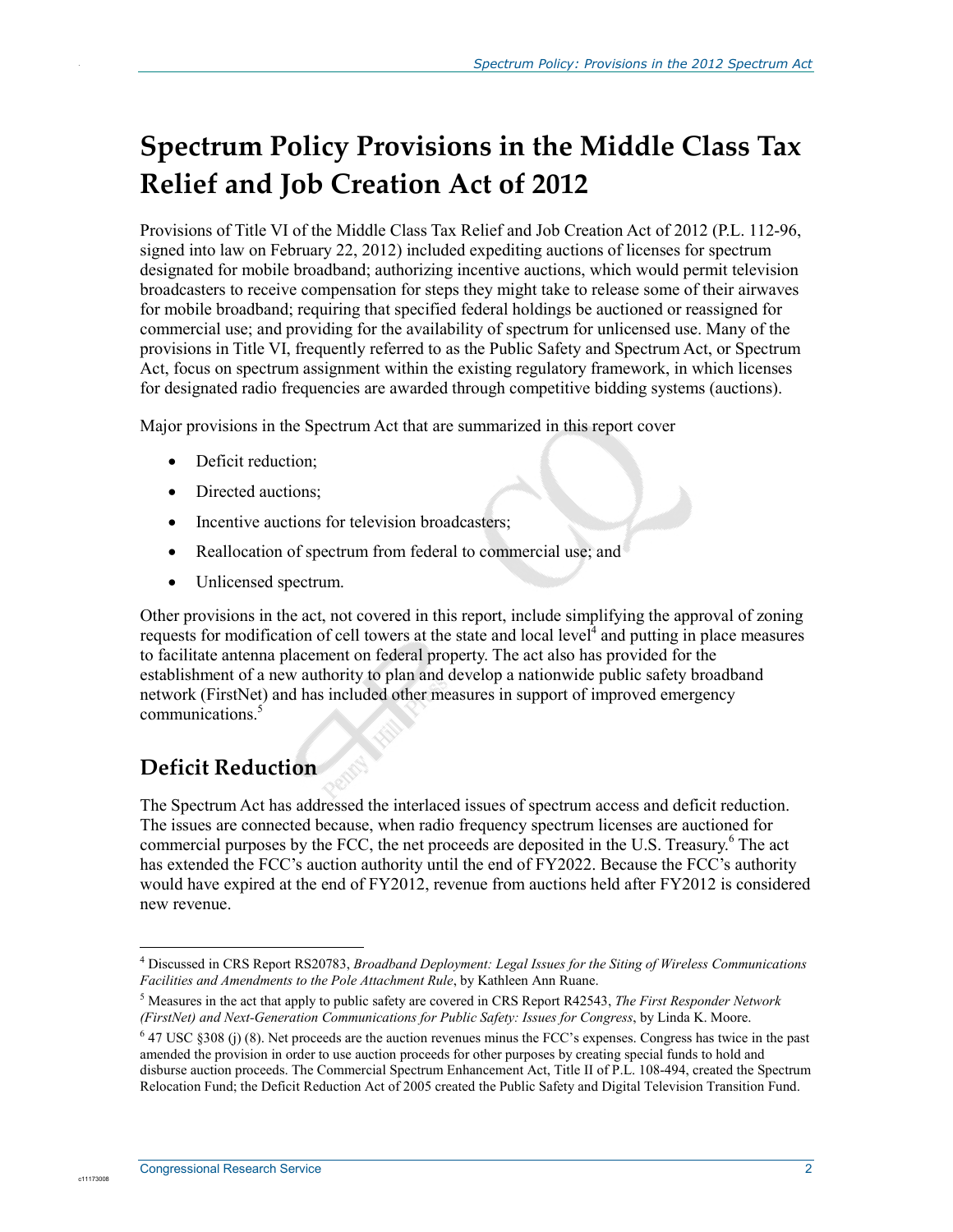The legislation that first authorized the FCC to establish "competitive bidding systems"<sup>7</sup> for a limited period was included in the Omnibus Budget Reconciliation Act of 1993 (P.L. 103-66). The Balanced Budget Act of 1997 gave the FCC auction authority until September 30, 2007. This authority was extended to September 30, 2011, by the Deficit Reduction Act of 2005 and to 2012 by the DTV Delay Act (P.L. 111-4). The Deficit Reduction Act of 2005 also specified that \$7.363 billion of proceeds from auctions required by the act be applied to deficit reduction.

#### **Distribution of Proceeds from Auctions Required by the Spectrum Act**

Most of the proceeds from auctions of licenses in designated spectrum as specified in the act are to be deposited directly into a Public Safety Trust Fund, created by the act, with nearly \$28 billion designated for purposes defined in the act,  $\delta$  including \$20.4 billion for deficit reduction.<sup>9</sup>

Proceeds from the sale of licenses of repurposed federal spectrum identified in the act will be directed first to the Spectrum Relocation Fund, to cover costs of moving federal users, with the balance going to the Public Safety Trust Fund. Proceeds from the sale of advanced wireless service licenses in the other spectrum bands identified by the act will go directly to the Public Safety Trust Fund. Proceeds from the auction of new licenses created by the release of television broadcasting spectrum will go to cover costs specified in the act, with the balance to the Public Safety Trust Fund.<sup>10</sup> Balances remaining in any fund created by the act will revert to the Treasury in 2022<sup>11</sup>

#### **The Public Safety Trust Fund**

The law provides for transfers from a Public Safety Trust Fund that is created by the act to receive revenues from designated auctions of spectrum licenses. A major beneficiary of funding is FirstNet (First Responder Network Authority), the nationwide broadband network to be developed for public safety communications.

Auction proceeds are to be distributed in the following priority:

- To the NTIA, to reimburse the Treasury for funds advanced to cover the initial costs of establishing FirstNet: not to exceed \$2 billion.
- To the State and Local Implementation Fund for a grant program, as part of FirstNet: \$135 million.
- To the Network Construction Fund for FirstNet, for costs associated with building the nationwide network and for grants to states that qualify to build their own networks: \$7 billion, reduced by the amount advanced to establish FirstNet in the first round of funding.

1

c11173008

 $7$  47 USC  $$308$  (j) (3).

<sup>8</sup> P.L. 112-96, §6413.

<sup>9</sup> P.L. 112-96, §6413, 126 STAT. 235-236.

<sup>10</sup> P.L. 112-96, §6401 126 STAT. 223-224.

<sup>11</sup> P.L. 112-96, §6413, 126 STAT. 236.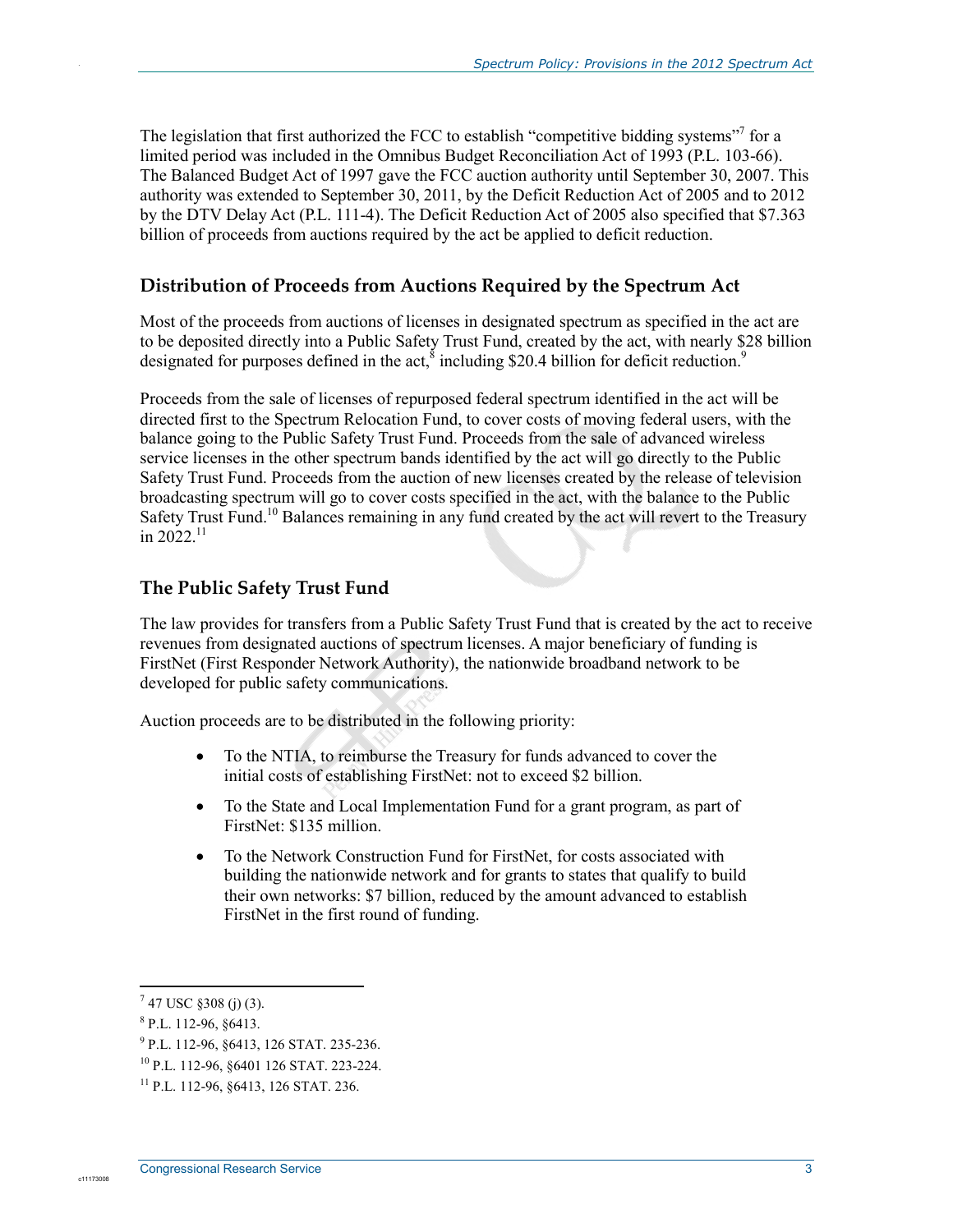- To the National Institute of Standards and Technology (NIST) for public safety research: \$100 million.
- To the Treasury for deficit reduction: \$20.4 billion.
- To the NTIA and the National Highway Traffic Safety Administration for a grant program to improve 911 services: \$115 million.
- To NIST for public safety research, phase two: \$200 million.
- To the Treasury for deficit reduction: any remaining amounts from designated auction revenues.

## **Directed Auctions**

.

The Spectrum Act required the FCC and the NTIA to identify specific bands for auction from spectrum designated for commercial advanced wireless services and for federal use, and in most cases to commence the auction process within three years. The act mandated spectrum license auctions for frequencies at 1915-1920 MHz; 1995-2000 MHz; 2155-2180 MHz; an additional 15 MHz to be identified by the FCC; and 15 MHz of spectrum between 1675 and 1710 MHz, subject to conditions in the act. The Secretary of Commerce was required to submit a report to the President identifying 15 MHz of spectrum between 1675 and 1710 MHz for reallocation from federal to non-federal use.<sup>12</sup> The NTIA has reaffirmed an initial recommendation to reassign 1695-1710 MHz and submitted a report, as required by the act, recommending that the FCC reallocate the band for commercial use.<sup>13</sup>

The act required that these auctions be completed and licenses issued by February 22, 2015, which would require that the auctions commence no later than the third quarter of  $2014$ .<sup>14</sup> These licenses would provide an additional 65 MHz of spectrum for commercial broadband.

The FCC scheduled the first designated auction for January 2014. Frequencies at 1915-1920 MHz and 1995-2000 MHz, known as the H Block, were offered in Auction 96. The reserve price was set at \$1.56 billion, that is, the combined final bids for all licenses offered must total at least \$1.56 billion.<sup>15</sup> The licenses cover 176 Economic Areas.<sup>16</sup> Auction 96 was completed on February 27, 2014, with a total winning bid of  $$1.564$  billion.<sup>17</sup>

<sup>1</sup> 12 P.L. 112-96, §6401, 126 STAT. 223.

<sup>&</sup>lt;sup>13</sup> Department of Commerce, Identification of 15 Megahertz of Spectrum Between 1675 and 1710 MHz for Reallocation from Federal Use to Non-Federal Use Pursuant to Section 640 (a) of the Middle Class Tax Relief and Job Creation Act of 2012; Report to the President, February 2013, at http://www.ntia.doc.gov/report/2013/report-presidentidentification-15-mhz-spectrum-between-1675-mhz-and-1710-mhz-reallocati.

<sup>&</sup>lt;sup>14</sup> See FCC, "Remarks of Commissioner Jessica Rosenworcel, CTIA 2013—The Mobile Marketplace, Las Vegas, Nevada, May 22, 2013, at http://www.fcc.gov/document/commissioner-rosenworcels-speech-ctia-2013.

<sup>&</sup>lt;sup>15</sup> FCC Public Notice, "Auction of H Block Licenses in the 1915-1920 MHz and 1995-2000 MHz Bands," AU Docket No. 13-178, September 13, 2013, http://www.fcc.gov/article/da-13-1885a1.

<sup>&</sup>lt;sup>16</sup> An Economic Area (EA) is a geographic area established by the Bureau of Economic Analysis of the Department of Commerce and used by the FCC to define the coverage of spectrum licenses for certain services. There are 172 EAs, plus three EA-like areas, encompassing the Northern Mariana Islands, Guam, American Samoa, the United States Virgin Islands, and Puerto Rico. FCC map at http://wireless.fcc.gov/auctions/data/maps/ea.pdf.

<sup>&</sup>lt;sup>17</sup> FCC Public Notice, "Winning Bidder Announced for Auction 96," DA 14-279, February 28, 2014, http://transition.fcc.gov/Daily\_Releases/Daily\_Business/2014/db0228/DA-14-279A1.pdf.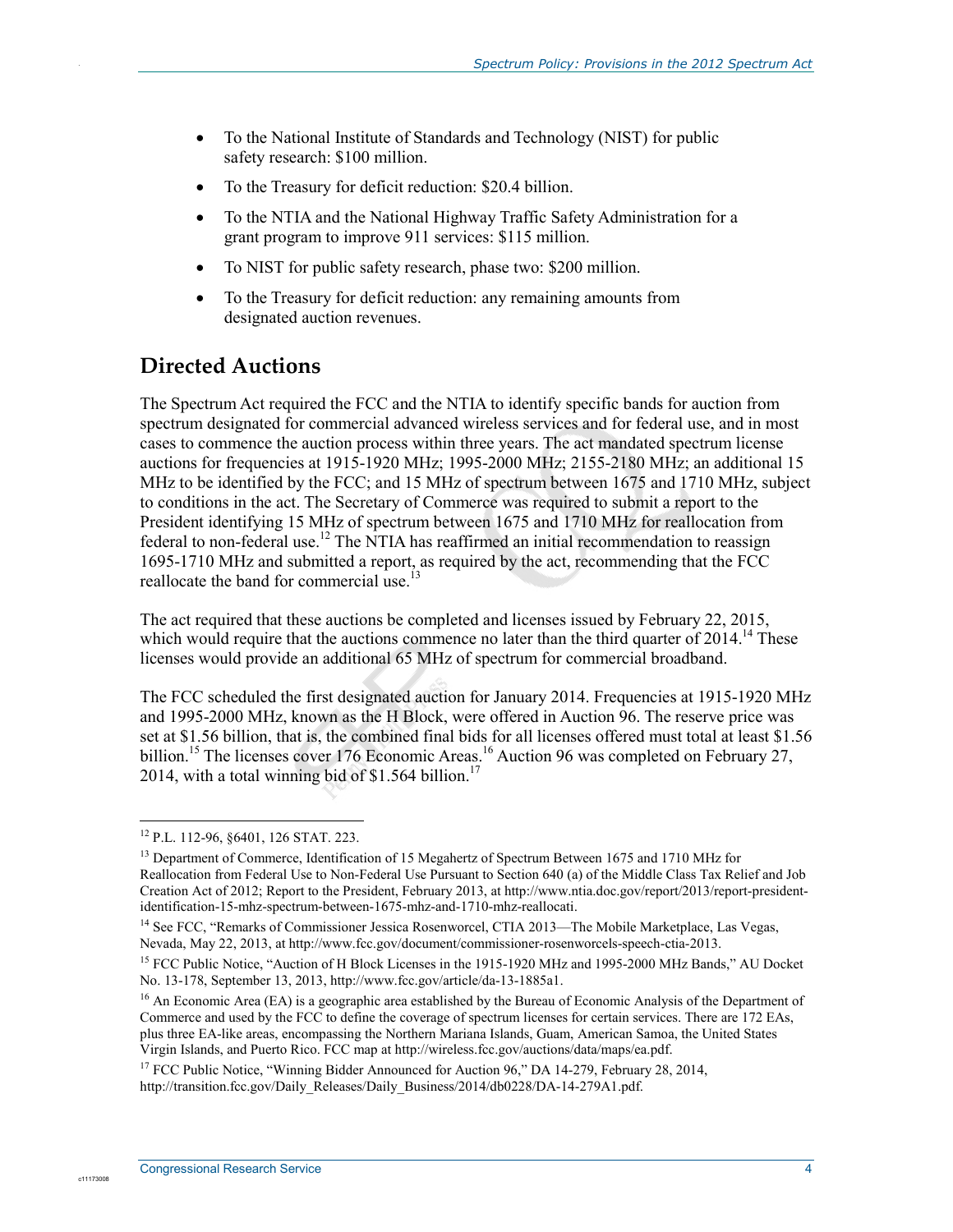The FCC is preparing to auction spectrum licenses for an additional 65 MHz of frequencies (Auction 97) that would complete the mandate for certain auctions by  $2015$ .<sup>18</sup> The frequencies cover 1695-1710 MHz; 1755-1780 MHz; and 2155-2180 MHz. The proposed reserve price (minimum acceptable bid value) is \$10.6 billion, of which \$5.1 billion is to be applied to the costs of relocation or sharing of frequencies now used by the federal government.

### **Incentive Auctions**

.

The Spectrum Act has permitted the FCC to conduct incentive auctions, that is, to establish a mechanism whereby spectrum capacity may be relinquished for auction by some license-holders, who would then share in the proceeds.<sup>19</sup> Many commercial wireless licenses can be resold directly by their license-holders for comparable uses; the purpose of incentive auctions is to reward license-holders, such as television broadcasters, who repurpose their spectrum for a different use. Although incentive auctions might be used for other types of license-holders, the act specifically addresses spectrum assignments for over-the-air television broadcasters.

The act established procedures and guidelines for the FCC to follow in reallocating television broadcasting spectrum licenses for commercial auction. Through a reverse auction process, the broadcasters would establish the amount of compensation they are willing to accept for the spectrum they voluntarily release for auction. Additionally, broadcasters that do not voluntarily relinquish spectrum rights, but are required to relocate or incur certain other costs, may be compensated. In lieu of cash payments as compensation for relocation, broadcasters may choose to accept regulatory relief that would allow new uses for their spectrum.

Spectrum voluntarily released by TV broadcasters would be repurposed for commercial broadband communications, with licenses sold through what the law refers to as a "forward auction." At least one successful reverse auction is required to set minimum prices for a forward auction. For the results of a forward auction to be valid, auction proceeds must at a minimum cover (1) payments to broadcasters that relinquished spectrum for auction, (2) the costs to the FCC of conducting the auctions, and (3) the estimated costs for relocation of other broadcasters, which are not to exceed \$1,750 million, deposited in a TV Broadcaster Relocation Fund for relocation costs. If auction revenues do not cover costs as specified in the act, the FCC may not assign new licenses and planned reassignments and reallocations may not occur. If the reverse auction and forward auction conditions are met, the FCC may "make such reassignments of televisions channels" as appropriate in its consideration, subject to certain conditions. Examples of conditions include a general prohibition against reassigning licenses to frequencies from one band to a band below an existing assignment, and obligations to determine that a reassigned channel is not adversely affected by cross-border channel assignment agreements with Canada and Mexico. The auction and channel reassignment process may only occur once.

Among the many challenges the FCC faces in establishing incentive auctions is identifying a band plan that will meet the many goals and requirements of the legislation. The band plan must identify which portion of the broadcaster spectrum should be released and how it will be divided into licenses that can be successfully auctioned.

1

<sup>&</sup>lt;sup>18</sup>FCC, Auction of Advanced Wireless Services Licenses Scheduled for November 13, 2014; Comment Sought on Competitive Bidding Procedures for Auction 98, Docket No. 14-78, May 19, 2014, http://transition.fcc.gov/ Daily\_Releases/Daily\_Business/2014/db0520/DA-14-669A1.pdf.

<sup>19</sup> P.L. 112-96, §6402, 126 STAT. 224.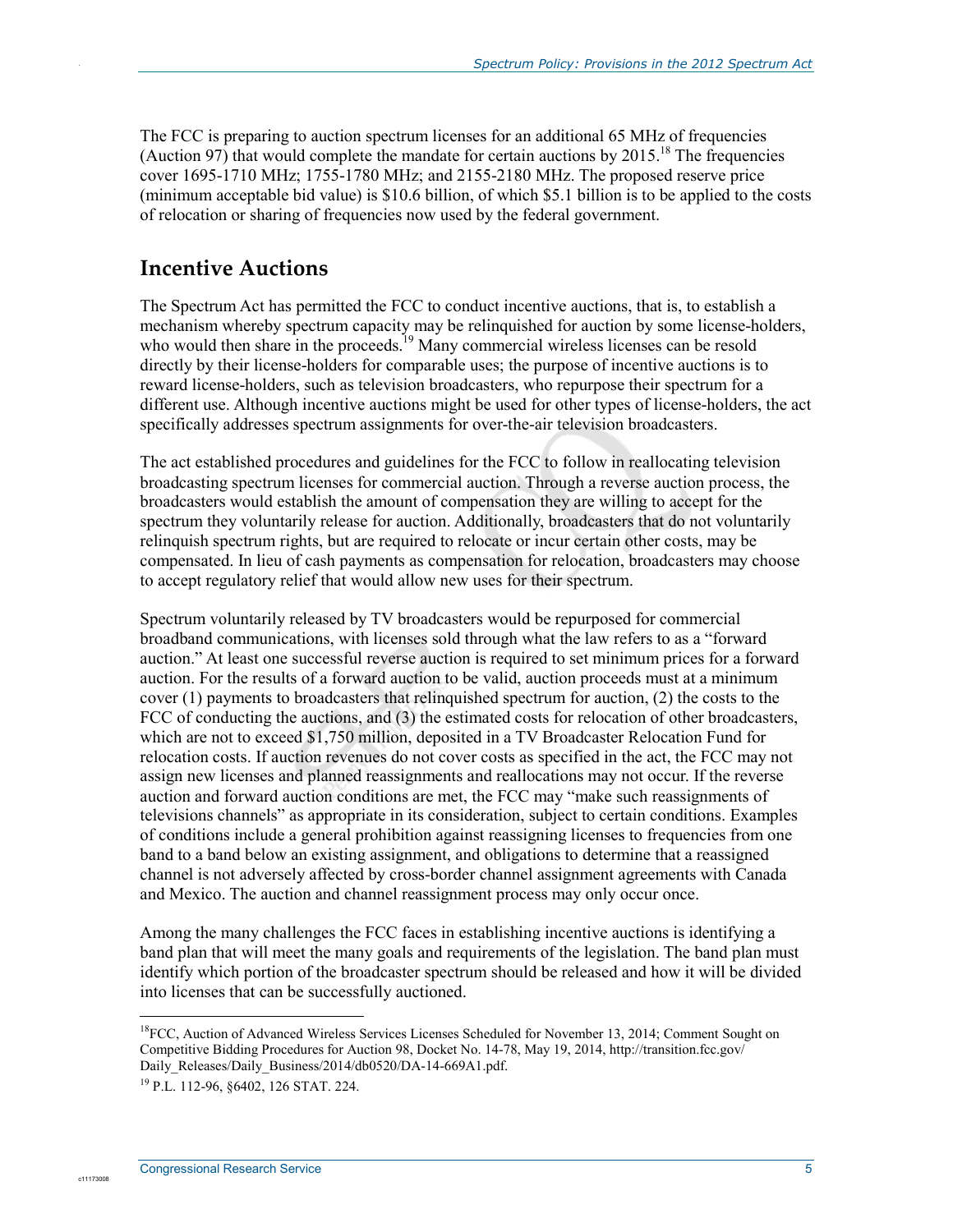To increase participation in the Broadcast Incentive Auction,<sup>20</sup> actions the FCC announced on May 15,  $2014$ ,<sup>21</sup> include:

- Creating smaller license coverage areas within EAs (called Partial Economic Areas,  $\overline{PEAs}$ ) :  $^{22}$
- Assigning licenses for 5 MHz of paired spectrum, with an initial term of 12 years;
- Applying various measurements of spectrum ownership intended to handicap the ability of Verizon and AT&T to acquire licenses in certain areas.
- Reconsidering qualifications for Designated Entities based on a separate proceeding that may subsequently be applied to the Broadcast Incentive Auction;
- Requiring interoperability across the entire 600 MHz band;
- Applying to the 600 MHz band the same technical rules as for the 700 MHz band.

A separate Report and Order will establish new guidelines on the amount of spectrum that any one carrier may hold.23 This evaluation, which imposes limits on ownership to avoid market concentration, often referred to as a spectrum screen, is presently made on a case-by-case basis for merger activity. The FCC plans to apply its new criteria to the incentive auction by placing restrictions on bidding activity. The majority of the 700 MHz band commercial licenses were purchased at auction in 2008 (Auction 73) by Verizon and AT&T,<sup>24</sup> which together also hold approximately 70% of commercial spectrum licenses below 1000 MHz.<sup>25</sup> The other two national carriers, Sprint (majority-controlled by SoftBank, Corp., a Japanese telecommunications provider), and T-Mobile, Inc. (wholly-owned by Deutsche Telekom, AG) own 15% of commercial licenses below 1000 MHz and did not participate in Auction 73.

The outcome of the forward auction for spectrum licenses depends on the results of the reverse auction in which the broadcasters agree to the price at which they will release spectrum. Based on the amount of spectrum released by the broadcasters, a block of spectrum will be set aside in each market with competitive bidding open to Sprint, T-Mobile, and any entrant deemed not to have national network coverage. If, for example, 60 MHz of spectrum is made available by broadcasters, 20 MHz will be reserved; as described by the staff report, all registered bidders would be eligible to compete for licenses in the remaining 40 MHz. Verizon and  $AT&TT$  may also be allowed to bid on reserved licenses.

<u>.</u>

<sup>&</sup>lt;sup>20</sup> FCC Docket GN 12-268; the FCC provides information on the auction preparations at http://wireless.fcc.gov/ incentiveauctions/learn-program/.

<sup>&</sup>lt;sup>21</sup> Staff Summary: Incentive Auction Report and Order," May 15, 2014, http://www.fcc.gov/document/staff-summaryincentive-auction-report-and-order.

 $22$  "Wireless Telecommunications Bureau Seeks Comment on a Proposal to License the 600 MHz Band Using 'Partial Economic Areas,'" FCC, DA 13-2351, December 11, 2013.

<sup>&</sup>lt;sup>23</sup> "FCC Adopts Revised Mobile Spectrum Holdings Policies, "FCC News, May 15, 2014, http://www.fcc.gov/ document/fcc-adopts-revised-mobile-spectrum-holdings-policies.

<sup>&</sup>lt;sup>24</sup> The major auction of licenses for the 700 MHz band was Auction 73. Some information about the top ten successful bidders in Auction 73 is available at Wireless Strategy, FCC Auctions, http://www.wirelessstrategy.com/ 700auction.html.

<sup>&</sup>lt;sup>25</sup> "Fact Sheet FCC Mobile Spectrum Holdings," May 2014, FCC staff report, http://www.fcc.gov/document/fact-sheetfcc-mobile-spectrum-holdings-rules.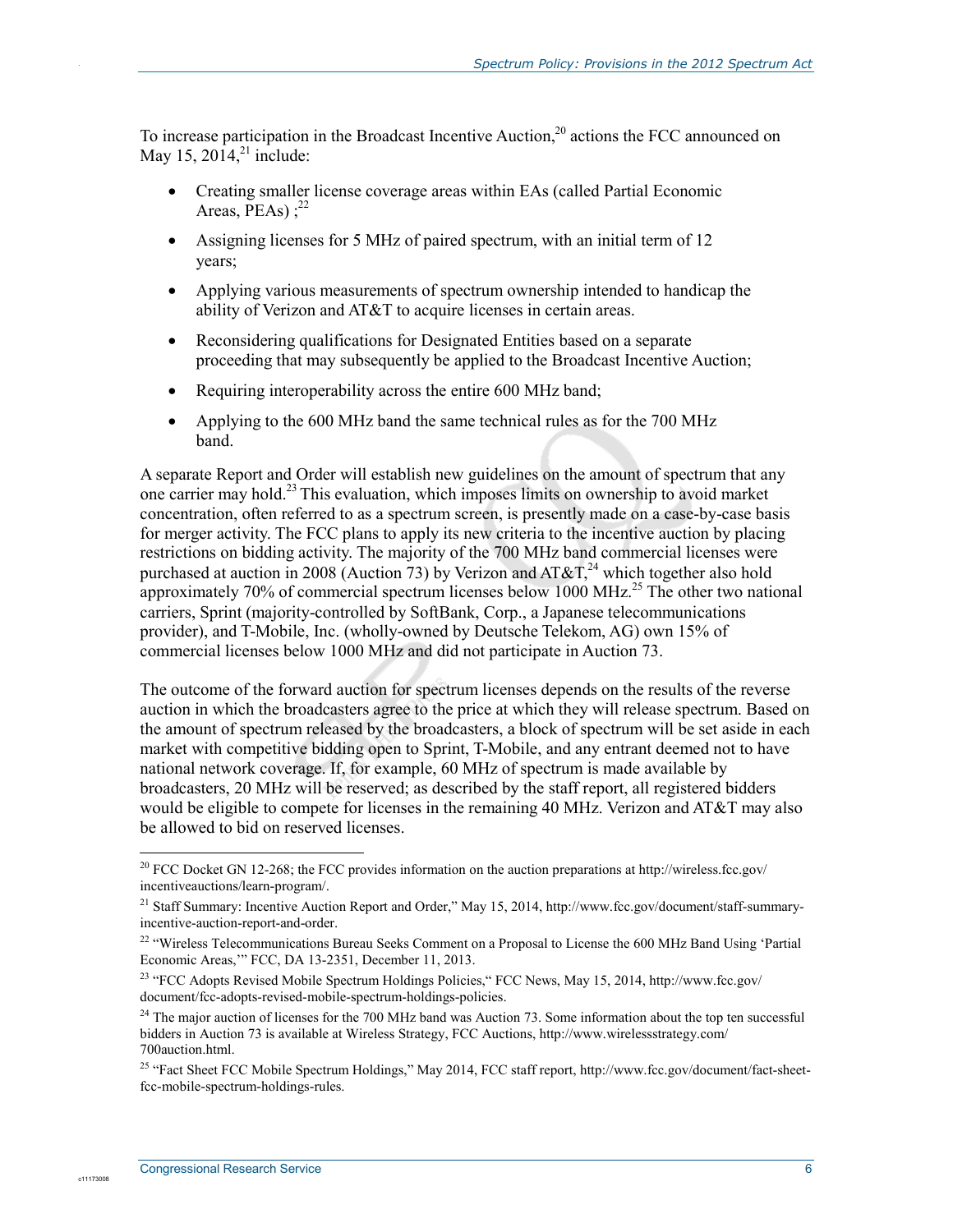To increase innovation and usage of unlicensed spectrum, the FCC also announced steps intended to maximize the amount of spectrum available for TV White Spaces.

#### **Federal Spectrum Use and Reallocation**

The Spectrum Act has addressed how spectrum resources might be repurposed from federal to commercial use through auction or sharing, and how the cost of such reassignment would be defined and compensated, among other provisions.<sup>26</sup> The Commercial Spectrum Enhancement Act of 2004 (P.L. 108-494, Title II) was amended to facilitate the transfer of spectrum rights to commercial purchasers from the agencies relinquishing spectrum. (See following section.) Expenditures incurred by federal agencies for planning may now be included among those costs eligible for reimbursement as part of the transfer of spectrum to the commercial sector. Other reimbursable costs cover a wide range of technical options, including spectrum sharing. Although spectrum sharing to facilitate the transition from federal to commercial use is supported in the act's provisions, the NTIA has been required to give priority to reallocation options that assign spectrum for exclusive, non-federal uses through competitive bidding.

The act has required the establishment of a Technical Panel within the NTIA to review transition plans that each federal agency must prepare in accordance with provisions in the act. The Technical Panel is required to have three members qualified as a radio engineer or technical expert. The Director of the Office of Management and Budget, the Assistant Secretary of Commerce for Communications and Information, and the Chairman of the FCC have been required to appoint one member each. A full discussion and interpretation of provisions of the act as regards the technical panel and related procedural requirements such as dispute resolution have been published by the NTIA as part of the rulemaking process.<sup>27</sup>

#### **Commercial Spectrum Enhancement Act of 2004**

The Commercial Spectrum Enhancement Act of 2004 put in place statutory rules for covering the costs to federal agencies of relocating wireless communications facilities to new spectrum assignments. The act created the Spectrum Relocation Fund to provide a means for federal agencies to recover relocation costs directly from auction proceeds when they are required to vacate spectrum slated for auction. In effect, successful commercial bidders cover the costs of relocation. Among key provisions of the act were requirements that the auctions must recoup at least 110% of the costs projected by the NTIA, and that unused funds would revert to the Treasury after eight years. These provisions remain in effect. Specific frequencies were designated for immediate auction<sup>28</sup> by the Commercial Spectrum Enhancement Act but the law

1

c1117300

<sup>&</sup>lt;sup>26</sup> P.L. 112-96, §6701, 126 STAT. 245 et seq.

<sup>27</sup> NTIA, *Notice of Proposed Rulemaking*, July 17, 2012, and replies, docket no. 110627357-2209-03 at http://www.ntia.doc.gov/federal-register-notice/2012/technical-panel-and-dispute-resolution-board-nprm. Final Rule, January 25, 2013, at http://www.ntia.doc.gov/federal-register-notice/2013/spectrum-relocation-final-rule-technicalpanel-and-dispute-resolution-b.

<sup>&</sup>lt;sup>28</sup> Following the procedures required by the act, the FCC scheduled an auction for Advanced Wireless Services (AWS), designated Auction 66, which was completed on September 18, 2006. The AWS auction attracted nearly \$13.9 billion in completed bids. The cost to move federal agencies to new spectrum locations was set at almost \$936 million.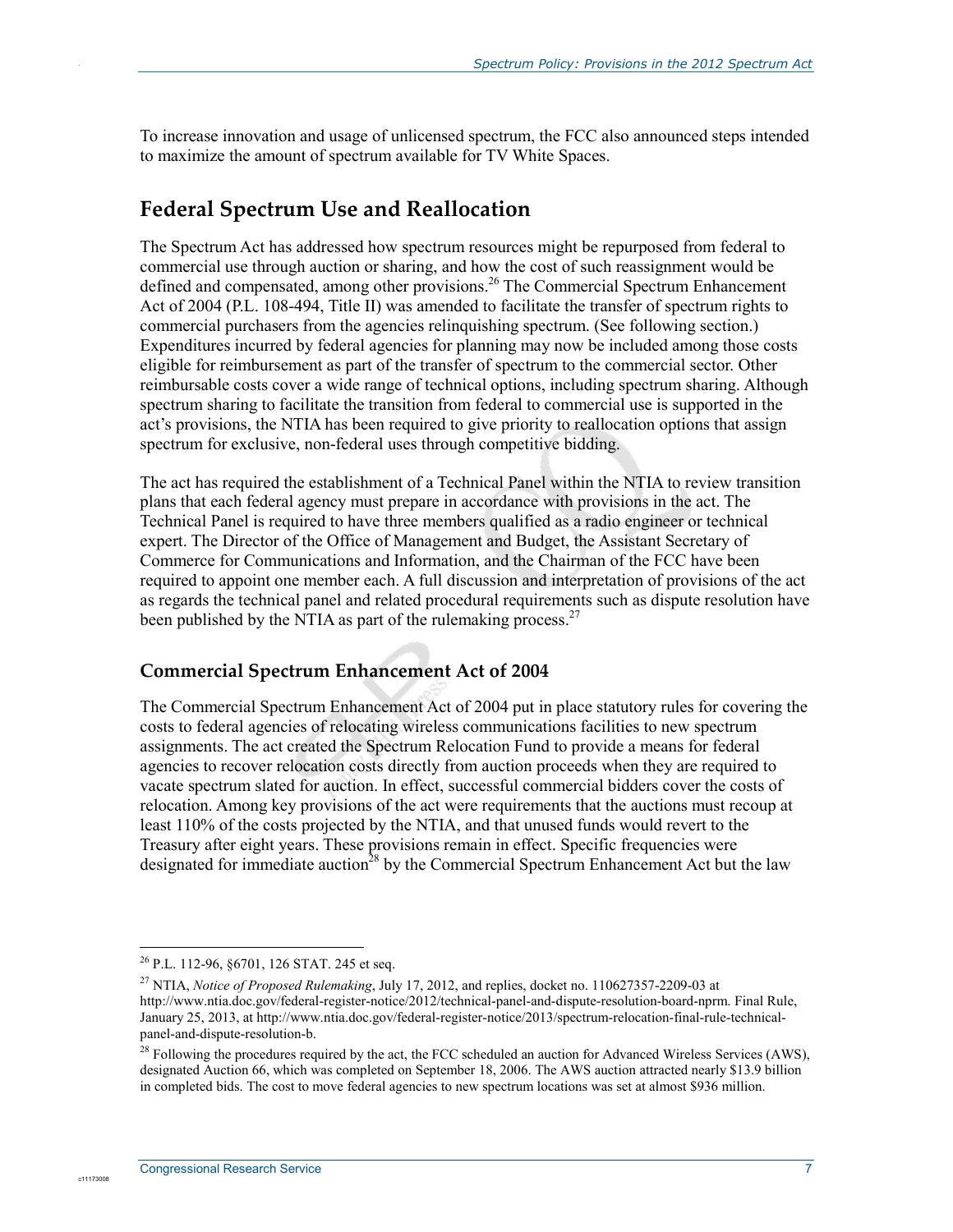was written to apply to any federally used frequencies scheduled for reallocation and possible auction.29

#### **NTIA Plans to Make Federal Spectrum Available for Commercial Use**

The NTIA, with input from the Policy and Plans Steering Group (PPSG),  $30$  has produced a 10year plan and timetable that identifies bands of spectrum that might be available for commercial wireless broadband service. As part of its planning efforts, the NTIA prepared a "Fast Track Evaluation" of spectrum that might be made available in the near future.<sup>31</sup> Specific recommendations were to make available 100 MHz of spectrum within bands from 3550 MHz to 3650 MHz. The fast track evaluation also recommended studying two 20 MHz bands to be identified within 4200-4400 MHz for possible repurposing.

Working through the PPSG, the NTIA studied federal spectrum use by more than 20 agencies with over 3,100 separate frequency assignments in the  $1755-1850$  MHz band.<sup>32</sup> After evaluating the multiple steps involved in transferring current uses and users to other frequency locations, the NTIA concluded that it would cost \$18 billion to clear federal users from all 95 MHz of the band. Based on this assessment, the NTIA report included recommendations for seeking ways for federal and commercial users to share many of the frequencies, although some frequencies were identified to be cleared for auction to the private sector. DOD estimated that relocation of its users from the 1755-1850 MHz band to clear spectrum would cost \$12 billion if the bands were fully cleared. Industry estimates have valued the licenses at as much as \$12 billion.

The NTIA assumptions for the estimates of the cost of relocating federal agencies from the 1755- 1850 MHz band were challenged at a hearing of the House Committee on Energy and Commerce, Subcommittee on Communications and Technology,<sup>33</sup> leading to a request to the Government Accountability Office (GAO) to examine the process. In particular, the NTIA was criticized during the hearing by some committee members for not separately evaluating the 1755-1780 MHz band, which might be auctioned separately with another spectrum band already available for commercial use. At the hearing, the GAO provided testimony regarding its preliminary findings on spectrum sharing<sup>34</sup> and followed up with a report.<sup>35</sup> Both the hearing and the report indicated that spectrum sharing technology and policies were largely undeveloped. Some of the options to

1

c1117300

<sup>29</sup> The creation of the Spectrum Relocation Fund is discussed in CRS Report RS21508, *Spectrum Management and Special Funds*, by Linda K. Moore.

<sup>&</sup>lt;sup>30</sup> Created in response to Department of Commerce recommendations to improve spectrum efficiency through better management, see http://www.ntia.doc.gov/legacy/reports/specpolini/factsheetspecpolini 06242004.htm.

<sup>31</sup> NTIA, *An Assessment of Near-Term Viability of Accommodating Wireless Broadband Systems in the 1675-1710 MHZ, 1755-1780 MHz, 3500-3650 MHz, and 4200-4220 MHz, 4380-4400 MHZ Bands (President's Spectrum Plan Report)*, November 15, 2010, at http://www.ntia.doc.gov/report/2010/assessment-near-term-viability-accommodatingwireless-broadband-systems-1675-1710-mhz-17.

<sup>32</sup> U.S. Department of Commerce, *An Assessment of the Viability of Accommodating Wireless Broadband in the 1755- 1850 MHz Band,* March 2012, at http://www.ntia.doc.gov/report/2012/assessment-viability-accommodating-wirelessbroadband-1755-1850-mhz-band.

<sup>&</sup>lt;sup>33</sup> Hearing, House of Representatives, Committee on Energy and Commerce, Subcommittee on Communications and Technology, "Creating Opportunities Through Improved Government Spectrum Efficiency," September 13, 2012.

<sup>34</sup> GAO, *Spectrum Management: Federal Government's Use of Spectrum and Preliminary Information on Spectrum Sharing*, September 13, 2012, GAO-12-1018T at http://www.gao.gov/products/GAO-12-1018T.

<sup>35</sup> GAO, *Spectrum Management: Incentives, Opportunities, and Testing Needed to Enhance Spectrum Sharing*, November 14, 2012, GAO-13-7 at http://gao.gov/products/GAO-13-7.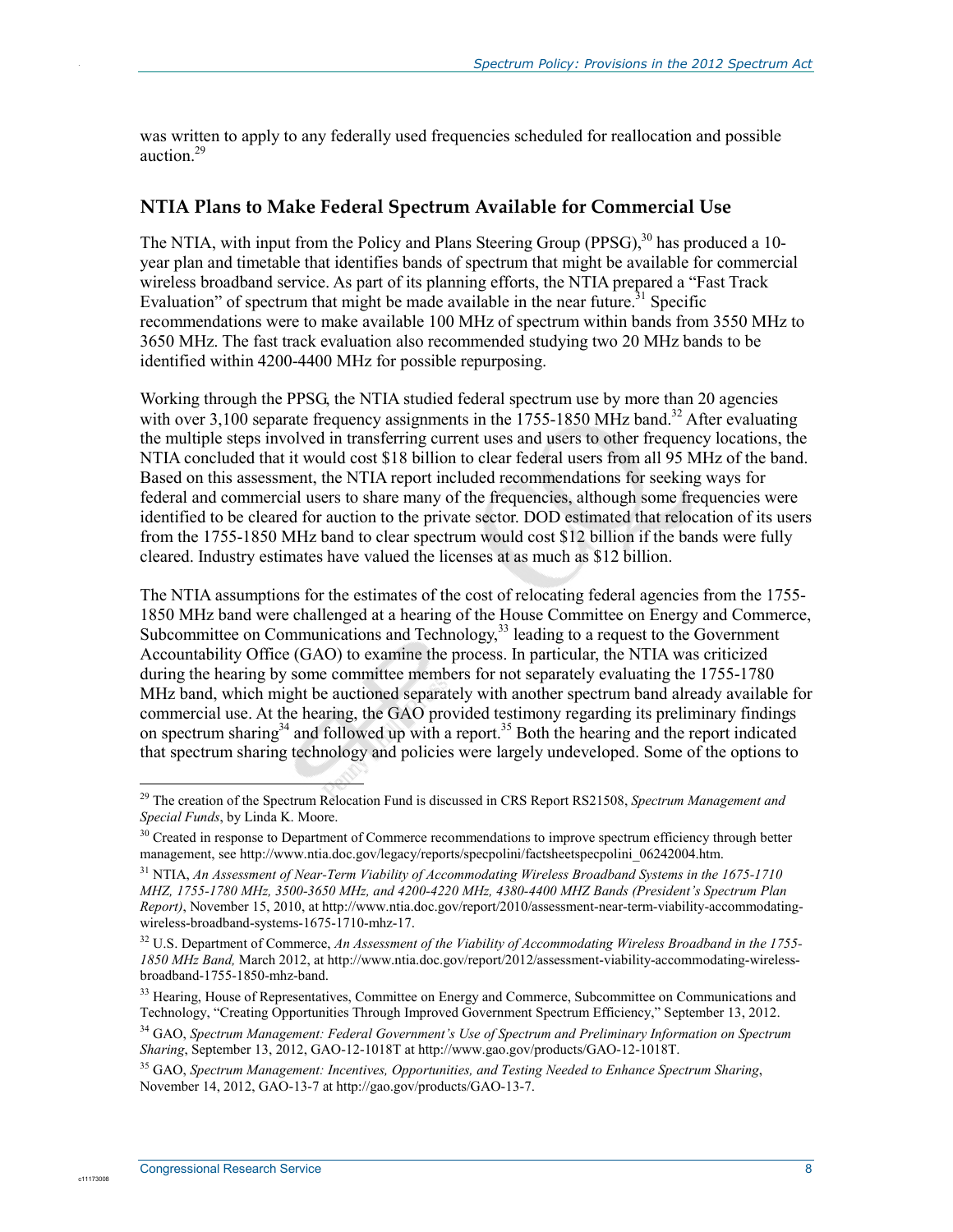encourage sharing spectrum, as identified by the GAO, include considering spectrum usage fees to provide economic incentive for more efficient use and sharing; identifying more spectrum that could be made available for unlicensed use; encouraging research and development of technologies that can better enable sharing; and improving and expediting regulatory processes related to sharing. Given the challenges for implementing spectrum sharing policies, the GAO found that further study by the NTIA and the FCC was needed.

#### **GAO Cost Estimates for Spectrum Reallocation**

In a hearing before the Senate Committee on Armed Services, Subcommittee on Strategic Forces,<sup>36</sup> the GAO presented preliminary findings on DOD estimates of reallocation costs from some radio frequencies.<sup>37</sup> The GAO evaluated DOD relocation cost estimates of \$12 billion for frequencies at 1755-1850 MHz and reported that the "preliminary cost estimate substantially or partially met GAO's identified best practices." In particular, the GAO noted the variable nature of a number of assumptions for costs and revenues, such as the characteristics of the spectrum to which services would be relocated, the availability of new technology, and market demand for spectrum.

### **Unlicensed Spectrum**

Unlicensed spectrum is not sold to the highest bidder and used for the services provided by the license-holder but is instead accessible to anyone using wireless equipment certified by the FCC for those frequencies. Both commercial and non-commercial entities use unlicensed spectrum to meet a wide variety of monitoring and communications needs. Suppliers of wireless devices must meet requirements for certification to operate on frequency bands designated for unlicensed use. Examples of unlicensed use include garage door openers and WiFi communications. WiFi provides wireless Internet access for personal computers and handheld devices and is also used by businesses to link computer-based communications within a local area. Links are connected to a high-speed landline either at a business location or through hotspots. Hotspots are typically located in homes or convenient public locations.

New technologies are being developed by companies in various industry sectors to expand the usefulness of unlicensed spectrum without causing interference. For example, to use unassigned spectrum, known as white spaces, between broadcasting signals of digital television, geolocation database technology is being put in place to identify unencumbered airwaves. Similar technologies are being considered to expand the availability of spectrum for unlicensed use at 5 GHz. Commercial providers, such as for wireless Internet, currently share parts of the spectrum at 5 GHz with federal users. With the objective of improving future WiFi capacity, the Spectrum Act has required new studies and evaluations of frequencies at 5 GHz.<sup>38</sup> These would lay the groundwork to expand commercial use of unlicensed spectrum within the federally managed 5 GHz band. The FCC has been required to commence a proceeding that might open access for

1

c1117300

<sup>36</sup> Hearing, Senate, Committee on Armed Services, Subcommittee on Strategic Forces, "Oversight: Military Space Programs and Views on DoD Usage of the Electromagnetic Spectrum," April 24, 2013.

<sup>37</sup> GAO, *Spectrum Management: Preliminary Findings on Federal Relocation Costs and Auction Revenues*, April 24, 2013, GAO-13-563T at http://www.gao.gov/products/GAO-13-563T. Full report, GAO-13-472 at http://www.gao.gov/ products/GAO-13-472.

 $38$  P.L. 112-96, 86406.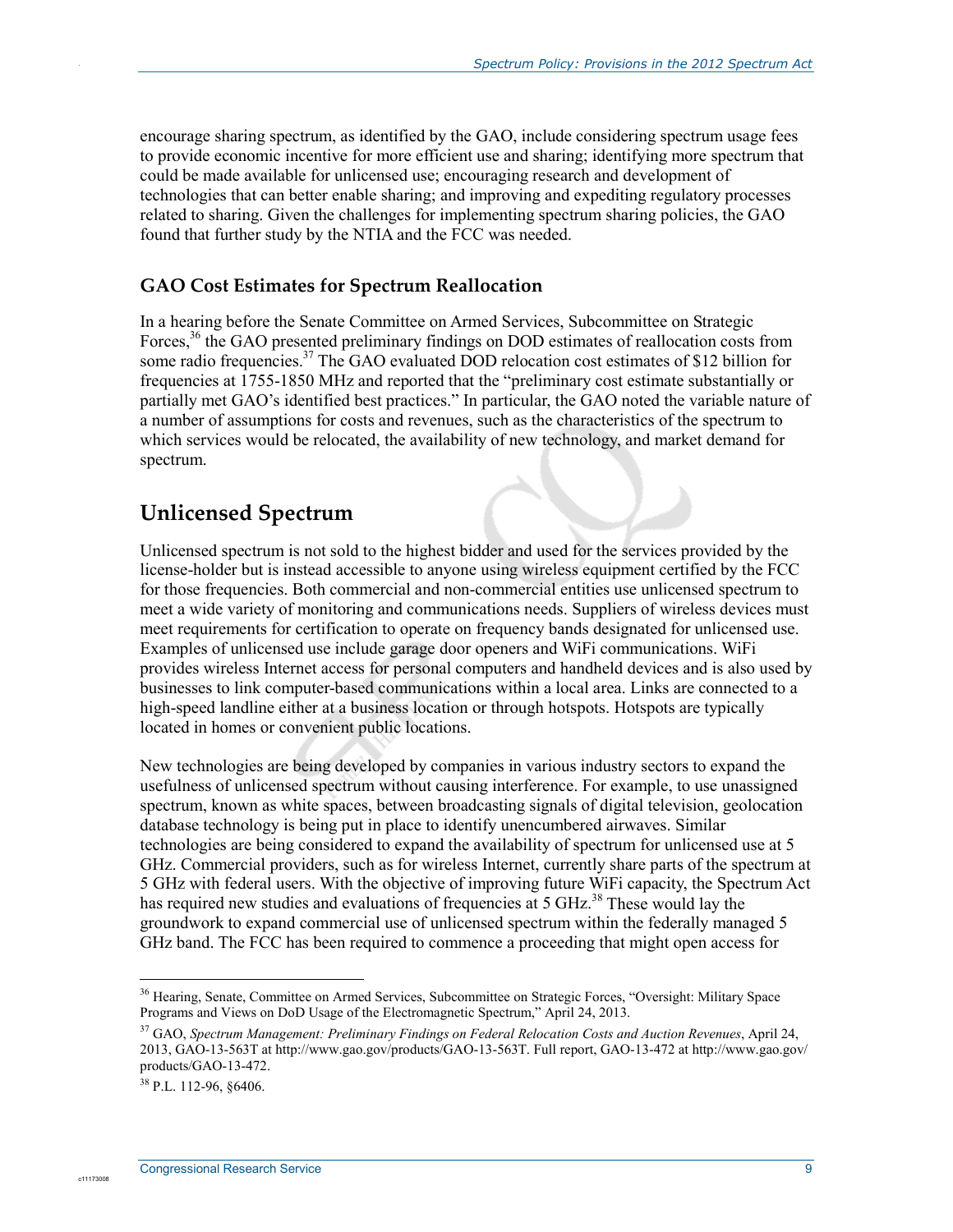some unlicensed devices in the 5350-5470 MHz band.<sup>39</sup> The NTIA was required to prepare an evaluation of spectrum-sharing technologies for the 5350-5470 MHz and 5850-5925 MHz bands.<sup>40</sup>

Testimony at a November 13, 2013, hearing<sup>41</sup> regarding uses of the three spectrum bands covered by the act focused on issues such as recent advances in WiFi technologies, managing interference, and assuring spectrum for continued use and development of the technologies used for automobile safety. Currently, technologies for vehicle-to-vehicle and vehicle-to-infrastructure communications $42$  operate on frequencies within the 5850-5925 MHz band.

## **Conclusion**

.

Implementation of the Spectrum Act raises a number of policy issues such as how to structure incentive auctions and how best to utilize spectrum assigned for federal use. Inherent to these debates is the question of how to provide access to spectrum on a competitive basis. Numerous parties have expressed concern that spectrum license auctions are likely to be dominated by the two major wireless carriers, Verizon Wireless and AT&T Mobility.<sup>43</sup>

Proposals intended to improve competitive access to spectrum include modifying FCC auction rules to provide licenses with smaller area coverage than currently proposed and to establish limitations on the number of licenses available to Verizon or AT&T. Spectrum caps might limit the amount of spectrum available through auction to the top two carriers in key auctions such as those for repurposed television spectrum.

### **Geographic Coverage of Spectrum Licenses**

A number of comments and petitions for reconsideration have been filed by the Rural Wireless Association (RWA) and others to request that FCC auction rules include licenses for Cellular Market Areas (CMAs). The geographic license coverage currently favored by the FCC is for the larger geographic coverage of Economic Area (EA) licenses. The RWA and its supporters argue that smaller licenses are more affordable to small, primarily rural, carriers and more nearly match the location of their target customer base. Auction rules that allow only for EAs would create about 176 licenses for auction as compared to 700 CMA licenses. A compromise solution has

<u>.</u>

<sup>&</sup>lt;sup>39</sup> FCC, *Notice of Proposed Rulemaking: 5GHz Unlicensed Spectrum (UNII)*, FCC13-22, released February 20, 2013, http://www.fcc.gov/document/increased-spectrum-available-unlicensed-devices-5-ghz-band.

<sup>40</sup> Department of Commerce, Evaluation of the 5350-5470 MHz and 5850-5925 MHz Bands Pursuant to Section 6406 (b) of the Middle Class Tax Relief and Job Creation Act of 2012, January 2013, http://www.ntia.doc.gov/files/ntia/ publications/ntia\_5\_ghz\_report\_01-25-2013.pdf.

<sup>&</sup>lt;sup>41</sup> House of Representatives, Committee on Energy and Commerce, Subcommittee on Communications and Technology, "Challenges and Opportunities in the 5 GHz Spectrum Band," November 13, 2013.

 $42$  The primary technology is Dedicated Short-Range Communications (DSRC). In August 2013, the Department of Transportation completed a year-long test of DSRC, conducted with eight automakers. Analysis of the pilot program is expected to inform new regulations permitting the use of DSRC.

 $43$  The two market leaders have a combined market share of approximately two-thirds. One estimate, based on number of subscribers for the third quarter 2013, gives the combined share (including the acquisition of Leap by AT&T) at 70%. Source: Statista, http://www.statista.com/statistics/199359/market-share-of-wireless-carriers-in-the-us-bysubscriptions/.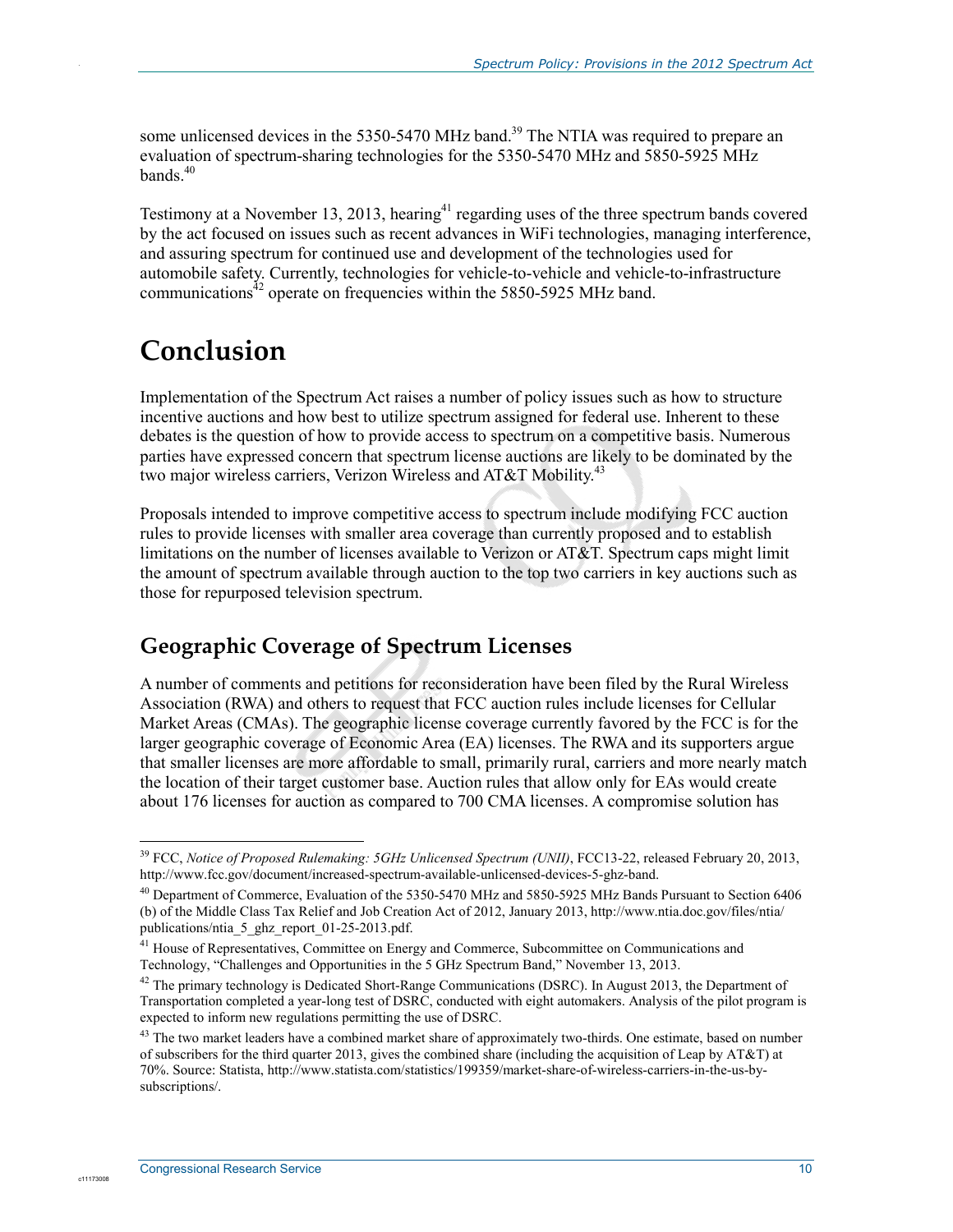been proposed by the Common Carriers Association<sup>44</sup> that would allow the FCC to create 350 Partial Economic Area licenses. This plan would allow for a greater choice between urban and rural coverage among bidders for licenses.

## **Spectrum Caps**

.

Auction rules that limit participation of the two major carriers might impose some form of spectrum cap. The history of spectrum caps as a policy to promote competition dates to preparations for the first spectrum license auctions. The FCC decided to set caps on the amount of spectrum any one company could control in any geographically designated market. The FCC's support of spectrum capping was based on the theory that each license has an economic value and a foreclosure value. The economic value is derived from the return on investment in spectrum licenses and network infrastructure. The foreclosure value is the value to a wireless company that already has substantial market share and wants to keep its dominant position by precluding competition. Spectrum caps were chosen as the method to prevent foreclosure bidding. The intent was to ensure multiple competitors in each market and to restrict bidding to only the licenses that could be used in the near term.

Beginning in 2001, spectrum policy placed increased emphasis on promoting spectrum and market efficiency. The FCC ruled to end spectrum caps, citing greater spectral efficiency from larger networks as one benefit of the ruling. Spectrum caps were seen as barriers to mergers within the wireless industry, to the growth of existing wireless companies, and to the benefits of scale economies. The spectrum caps were eliminated on January 1, 2003.<sup>45</sup> Auction rules requiring the timely build-out of networks became a key policy tool to deter hoarding. The FCC instituted a policy for evaluating spectrum holdings on a market-by-market, case-by-case basis a practice referred to as spectrum screening—as a measure of competitiveness.

Current proposals to reinstate spectrum caps reflect different perspectives on competition and the role of spectrum license auctions. Although some would like to see Verizon and AT&T excluded from participation in the incentive auctions of TV spectrum, the Spectrum Act prohibits exclusion of any qualified bidder.<sup>46</sup> The FCC therefore plans to revise existing policies for spectrum screens and aggregation to limit the amount of spectrum that any bidder may acquire.<sup>47</sup> How this approach might be implemented and how limitations might affect auction revenue have been the topic of spirited debate. Numerous position papers have argued effectively that any form of spectrum cap would depress auction revenues or, from a different perspective, that spectrum caps would have no impact on revenue and might even enhance it.<sup>48</sup> The Department of Justice has filed comments regarding the important role of spectrum access for competition and innovation. It has urged the FCC to promulgate auction rules that would prevent bids based on the foreclosure

1

<sup>&</sup>lt;sup>44</sup>CCA, "Smaller Geographic License Sizes and Spectrum Aggregation Limits Must be Ensured for a Successful Auction," November 27, 2013, http://competitivecarriers.org/press/rca-press-releases/smaller-geographic-license-sizesand-spectrum-aggregation-limits-must-be-ensured-for-a-successful-auction/9112774.

<sup>45</sup> FCC News, "FCC Announces Wireless Spectrum Cap to Sunset Effective January 1, 2003," November 8, 2001. Report and Order FCC-01-328. See Docket No. 01-14, *Notice of Proposed Rulemaking*, released January 23, 2001 at http://hraunfoss.fcc.gov/edocs\_public/attachmatch/FCC-01-28A1.pdf.

<sup>46 47</sup> U.S.C. 309 (j) (17) (A).

 $^{47}$  As specifically permitted by the Spectrum Act, 47 U.S.C. (j) (17) (B).

<sup>48</sup> Many of these papers have been filed with the FCC and can be accessed under the docket for *Policies Regarding Mobile Spectrum Holdings*, WT Docket N0. 12-269.